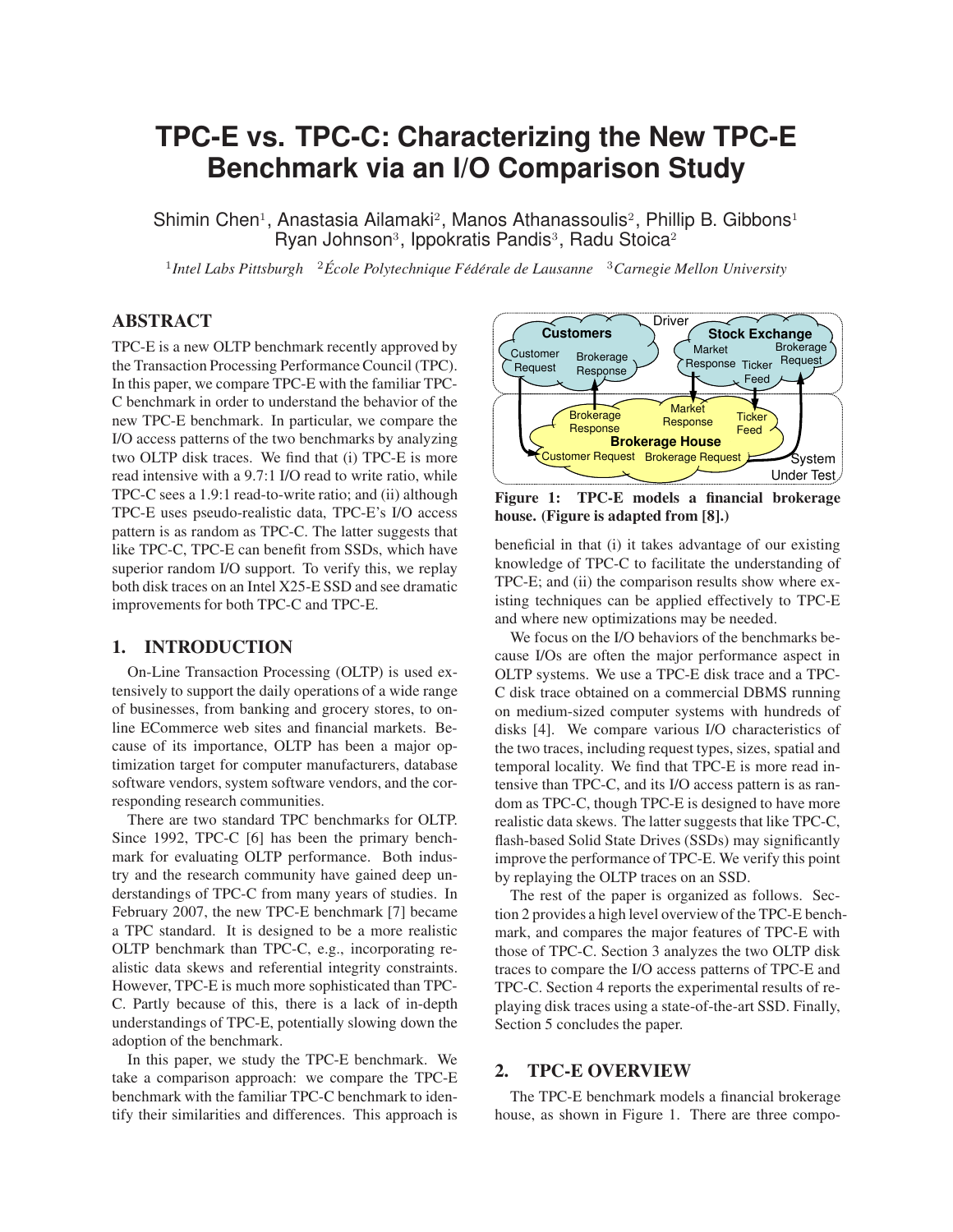nents: customers, brokerage house, and stock exchange. TPC-E's focus is the database system supporting the brokerage house, while customers and stock exchange are simulated to drive transactions at the brokerage house.

In the TPC-E database, the brokerage house maintains information for customers (e.g., accounts, holdings, watch lists), brokers (e.g., trades, trade history), and the financial markets (e.g., companies, securities, related news items, last trades). There are two main types of transactions in TPC-E: customer-initiated transactions and market-triggered transactions, as shown in Figure 1. In customer-initiated transactions, customers send requests to the brokerage house, which then queries or updates its database, submits brokerage requests to the stock exchange, and/or returns response to the customers. TPC-E supports both immediate and limit trading orders. For the former, the brokerage house sends brokerage requests immediately. For the latter, it records the orders and their limit prices. In market-triggered transactions, the stock exchange markets send trade results or real-time market ticker feeds to the brokerage house. The brokerage house updates its database, checks the recorded limit trading orders, and submits such orders if the limit prices are met.

Table 1 compares TPC-E and TPC-C. First, their underlying application models are different: TPC-E models a financial brokerage house, while TPC-C models a more traditional wholesale supplier.

Second, there are 33 tables in TPC-E, over three times as many as in TPC-C. Of the 33 TPC-E tables, there are 9 tables recording customer account information, 9 tables recording broker and trade information, 11 marketrelated tables, and 4 dimension tables for addresses and fixed information such as zip codes. 19 of the 33 tables scale as the number of customers, 5 tables grow during TPC-E runs, and the remaining 9 tables are static.

Third, TPC-E has twice as many columns as TPC-C. However, a TPC-E table has on average 5.7 columns, about half as many as TPC-C. Therefore, although TPC-E includes many more tables for more sophisticated entity relationships, the structures of individual TPC-E tables are relatively simpler.

Fourth, TPC-E has twice as many transaction types as TPC-C. TPC-E has 6 read-only and 4 read-write transaction types, compared to 2 read-only and 3 read-write transaction types in TPC-C. 76.9% of the generated transactions in TPC-E are read-only, while only 8% of TPC-C transactions are read-only. This suggests that TPC-E is more read intensive than TPC-C.

Fifth, the TPC-E database is populated with pseudoreal data that are based on the year 2000 U.S. and Canada census data and actual listings on the NYSE and NAS-DAQ stock exchanges. In this way, TPC-E reflects natural data skews in the real world. This addresses the

|  | Table 1: Comparing TPC-E and TPC-C features. |  |  |  |
|--|----------------------------------------------|--|--|--|
|--|----------------------------------------------|--|--|--|

|                          | TPC-E                                | TPC-C                   |
|--------------------------|--------------------------------------|-------------------------|
| <b>Business model</b>    | Brokerage house                      | Wholesale supplier      |
| <b>Tables</b>            | 33                                   |                         |
| Columns                  | 188                                  | 92                      |
| Columns/Table            | $2-24$ , avg 5.7                     | $3-21$ , avg $10.2$     |
| Transaction mix          | 4 RW (23.1%)<br>6 RO (76.9%)         | 3 RW (92%)<br>2 RO (8%) |
| Data generation          | Pseudo-real, based<br>on census data | Random                  |
| Check<br>constraints     | 22                                   |                         |
| Referential<br>integrity | <b>Yes</b>                           | No                      |

Note: The table is based on [6, 7, 8].

complaint of TPC-C using random data that do not reflect real-world data distributions.

Finally, TPC-E incorporates several features that are found in real-world OLTP applications but missing in TPC-C, such as check constraints and referential integrity.

In summary, TPC-E is a more sophisticated, more realistic OLTP benchmark than TPC-C. However, its test setup is more complicated, requiring the development of customer and market drivers. To reduce such efforts, TPC-E distributes code for the core driver logic and describes example SQL statements for implementing most TPC-E transactions. Nevertheless, the sophistication and the lack of in-depth understandings of the TPC-E benchmark may slow the adoption of the benchmark in industry and the research community.

## **3. COMPARING TPC-E AND TPC-C USING OLTP DISK TRACES**

In this section, we compare the I/O behaviors of the TPC-E benchmark and the familiar TPC-C benchmark using two OLTP disk traces obtained on a commercial DBMS  $[4]$ <sup>1</sup>. We first describe the two OLTP traces, then compare the I/O characteristics of the two traces.

**Trace Description.** The TPC-C trace was obtained on a 4 dual-core 3.4 GHz Xeons system with 64GB memory and 392 15Krpm SCSI drives organized into 14 RAID-0 disk arrays of 28 disks each. The TPC-E trace was obtained on a 4 quad-core 1.8 GHz Opterons system with 128 GB memory and 336 15Krpm SCSI drives organized into 12 RAID-0 disk arrays of 28 disks each. The TPC-C run was configured with 14,000 warehouses and 300 users. The TPC-C trace is about 5 minutes long. The TPC-E run was configured with 200,000 customers. The TPC-E trace is about 10 minutes long.

The traces contain mainly I/O events and a few other event types (such as thread, process, and context switch events). Information about I/O events include device IDs, offsets, sizes, request types, start and elapsed times.

<sup>&</sup>lt;sup>1</sup>Kavalanekar et al. [4] described high-level characteristics of 14 storage traces, including the OLTP traces. Here, we take a database centric view to analyze the OLTP traces in depth.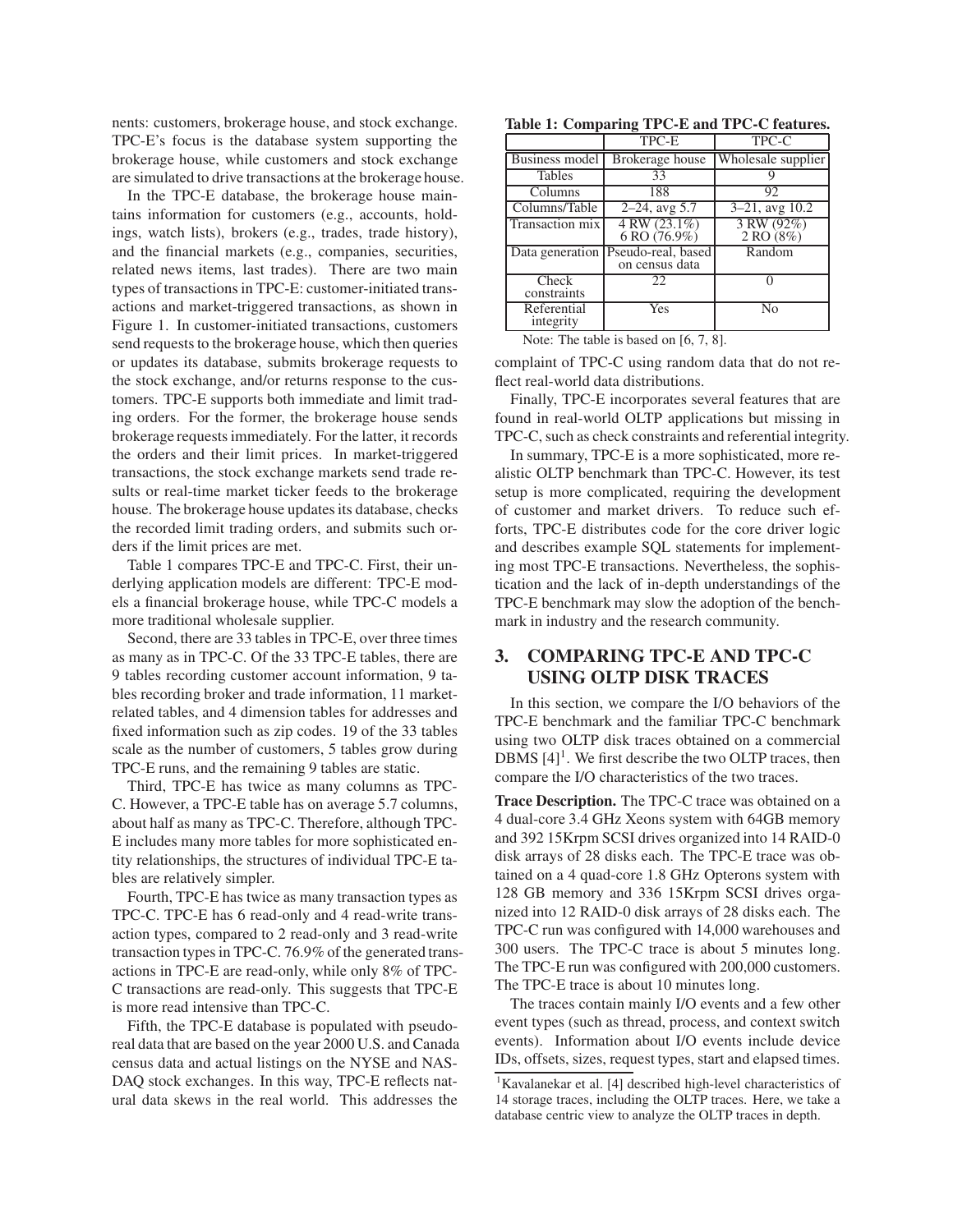



We estimate the database size by counting the number of 1MB units that see at least one I/O request: The TPC-C database is 1.5 TB large, and the TPC-E database is 1.7 TB large. The sizes are roughly comparable. Moreover, the I/O rates of the two traces are also roughly comparable, as will be shown in Figure 3.

**Spatio-Temporal Graphs.** We begin our study by looking at the two dimensional spatio-temporal graphs of the traces. The trace events contain device IDs, corresponding to disk arrays. For each device, we generate a spatiotemporal graph as shown in Figure 2. Every  $(x, y)$  point in the figure represents an I/O access to (512-byte) block address  $y$  issued to the logical device at time  $x$ .

For both TPC-C and TPC-E, we find that the 2D graphs fall into two categories: A single device has the pattern of a diagonal line, while the rest of the devices all have similar patterns with a large number of scattered accesses. An explanation is that the device with the diagonal line pattern is the log device that sees mainly sequential writes, while OLTP data tables and indexes are stored on the other devices. Figure  $2(a)$  and (b) show the patterns of the data devices in the two traces. Figure 2(c) shows the diagonal line pattern of the log device in TPC-E; the diagonal line pattern of the TPC-C log device is very similar. Since the log access pattern is easy to understand, we mainly analyze the I/O behaviors of the data devices in the following. We will study the log device at the end of the section.

**Number of I/Os per Second.** Figure 3 shows the number of I/Os for every second of a single data device in the TPC-C and TPC-E traces. For the steady portions of the traces, TPC-C sees an average 3360 I/Os per second, and TPC-E sees an average 2740 I/Os per second. The standard deviation of the I/O rate in the TPC-C (TPC-E) trace is 2.2% (3.6%) of the average. Thus, the two traces are roughly comparable.

**I/O Request Breakdown.** Table 2 shows the breakdown of device I/O request sizes and types in the two benchmark runs. The table reports the breakdown as a two-dimensional cube. The rows divide requests into three categories based on request sizes: 8KB, 16KB, or other. The columns divide requests into two categories based on request types: read or write. The table shows





|  |  | Table 2: I/O request breakdown for data devices. |  |  |  |
|--|--|--------------------------------------------------|--|--|--|
|--|--|--------------------------------------------------|--|--|--|

| TPC-C           |          |          |                   |  |  |  |
|-----------------|----------|----------|-------------------|--|--|--|
| <b>Size</b>     | Read     | Write    | <b>Both types</b> |  |  |  |
| 8K <sub>B</sub> | 65.70%   | 32.66\%  | 98.36%            |  |  |  |
| 16KB            | $0.00\%$ | 1.49%    | $1.49\%$          |  |  |  |
| other sizes     | $0.00\%$ | 0.15%    | $0.15\%$          |  |  |  |
| all sizes       | 65.71%   | 34.29%   | 100.00%           |  |  |  |
| TPC-E           |          |          |                   |  |  |  |
|                 |          |          |                   |  |  |  |
| <b>Size</b>     | Read     | Write    | Both types        |  |  |  |
| 8KB             | 90.68%   | $8.29\%$ | 98.97%            |  |  |  |
| 16KB            | $0.00\%$ | $0.79\%$ | $0.79\%$          |  |  |  |
| other sizes     | 0.01%    | 0.23%    | $0.24\%$          |  |  |  |

the percentage of I/O requests in each category as well as the one-dimensional and the total aggregate values.

From Table 2, we see that 8KB is by far the dominant size (98.36% in TPC-C and 98.97% in TPC-E). 16KB I/Os are the second most significant. I/Os of sizes other than 8KB are almost entirely writes. An explanation is that the DBMS's default I/O size is 8KB, while in some rare cases writes to contiguous disk blocks are merged together into a single request. This implies that the I/Os are quite random, which is reasonable in TPC-C. However, it seems counter-intuitive that TPC-E also has such behavior since it is expected to have more data skews. We will study this point further when analyzing the temporal and spatial locality of the benchmarks.

Focusing on the request type breakdown, we see that TPC-C sees 65.71% reads and 34.29% writes, a 1.9:1 read to write ratio, while TPC-E sees 90.69% reads and 9.31% writes, a 9.7:1 read to write ratio. Clearly, TPC-E is more read intensive than TPC-C. This observation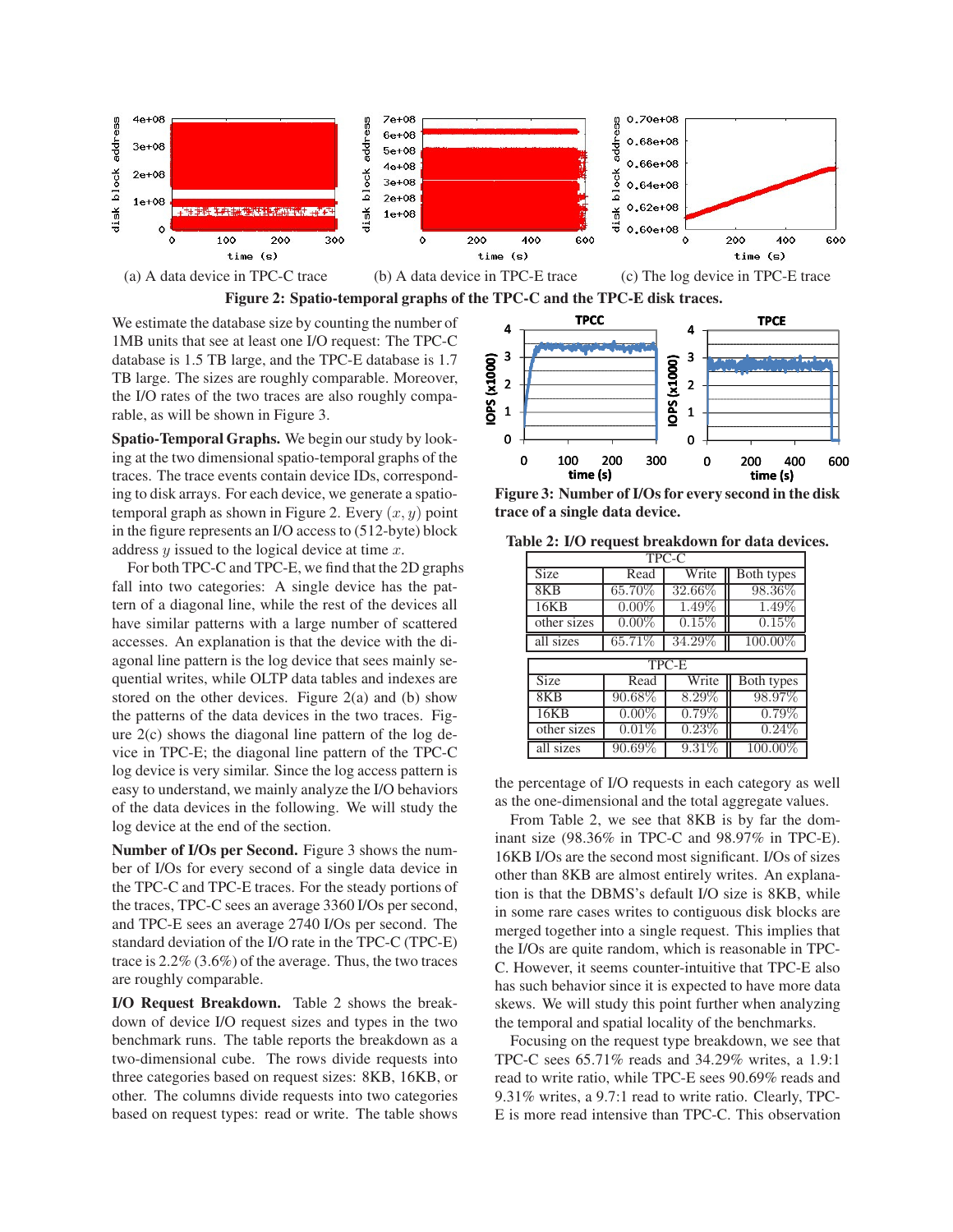

**Figure 4: Cumulative distribution of read reuses. A read reuse is a read I/O to the same block address of a previous read I/O.**



**Figure 5: Cumulative distribution of write reuses. A write reuse is a write I/O to the same block address of a previous write I/O.**

confirms Table 1; TPC-E is designed to have a higher percentage of read-only transactions than TPC-C.

**Temporal Locality.** We study the I/O temporal locality of the TPC-E and TPC-C benchmarks. We define a read reuse as an I/O read  $(R_2)$  to the same block address of a previous I/O read  $(R_1)$ . The time from issuing  $R_1$  to issuing  $R_2$  is the reuse distance for  $R_2$ . If there are multiple previous I/O reads having the same block address as  $R_2$ , we use the most recent previous I/O read to compute the reuse distance of  $R_2$ . Similarly, we define write reuse and write reuse distance. In general, the shorter the reuse distance and the higher percentage of reuses in total I/Os, the more amenable the application is to I/O optimizations on temporal locality.

Figure 4 and Figure 5 show the cumulative distribution of read and write reuses for data devices in the TPC-C and TPC-E traces. The X-axis is reuse distance in seconds. The Y-axis is percent of total read (write) accesses. For read reuse, 100% is the total number of read accesses. For write reuse, 100% is the total number of write accesses. The curves are cumulative distributions. For example, in the TPC-E figures, the points at 600 seconds show that read reuses with reuse distance  $\leq 600$ seconds consist of 8% of all I/O reads, and write reuses with reuse distance  $\leq 600$  seconds consist of 4% of all I/O writes in the TPC-E run. Note that 600 (300) seconds is the trace length of TPC-E (TPC-C).

From Figure 4 and Figure 5, we see that TPC-E and TPC-C have quite similar curves: There is not much



**Figure 6: Cumulative distribution of write after read I/Os. A write after read is a write I/O such that there is a previous read I/O to the same block address but there is no other I/O to the same address in between.**

temporal locality in either run. TPC-E has even fewer read reuses than TPC-C, which is counter-intuitive since TPC-E is designed to have more data skews. Moreover, both benchmarks start to see I/O reuses at around 60 seconds. This suggests that the main memory buffer pool may play a role in shaping the reuse patterns seen here. We study the buffer pool behavior next.

**Understanding the Buffer Pool Behavior.** We study the behavior of the buffer pool by looking at read to write distance in Figure 6. We define a write-after-read as a write  $I/O$  (W) to the same block address of a previous I/O read  $(R)$  and there is no other I/O to the same block address in between  $R$  and  $W$ . The read to write distance is the time from issuing R to issuing W. Typically, DBMSs perform updates by reading the destination database page into the main memory buffer pool (if it is not already in the buffer pool), and then making modifications to the page. Dirty page write backs are often done asynchronously by a background I/O cleaner thread/process. (Transaction durability is guaranteed by the synchronous redo log). The purpose of this strategy is to reuse pages in main memory for saving I/O operations. The read to write distance shows the duration that a page is kept in the memory buffer pool.

In Figure 6, the curves show the cumulative distributions of write after read I/Os. We see that there is a jump in both curves around 60 seconds. This means that the buffer pool keeps a page for about 60 seconds before writing it back. Note that this value is often determined by the DBMS configurations.

**Explanation of the Temporal Locality Figures.** Now we can use the understanding of the buffer pool behavior to explain the seemingly counter-intuitive observation in Figure 4 and Figure 5. First, the reuse distances are larger than 60 seconds because pages tend to stay in the main memory buffer pool for about 60 seconds, and any data reuses with distance less than 60 seconds would be captured inside main memory. Therefore, I/O devices do not see any reuses less than 60 seconds. Second, TPC-E has poor temporal locality because the data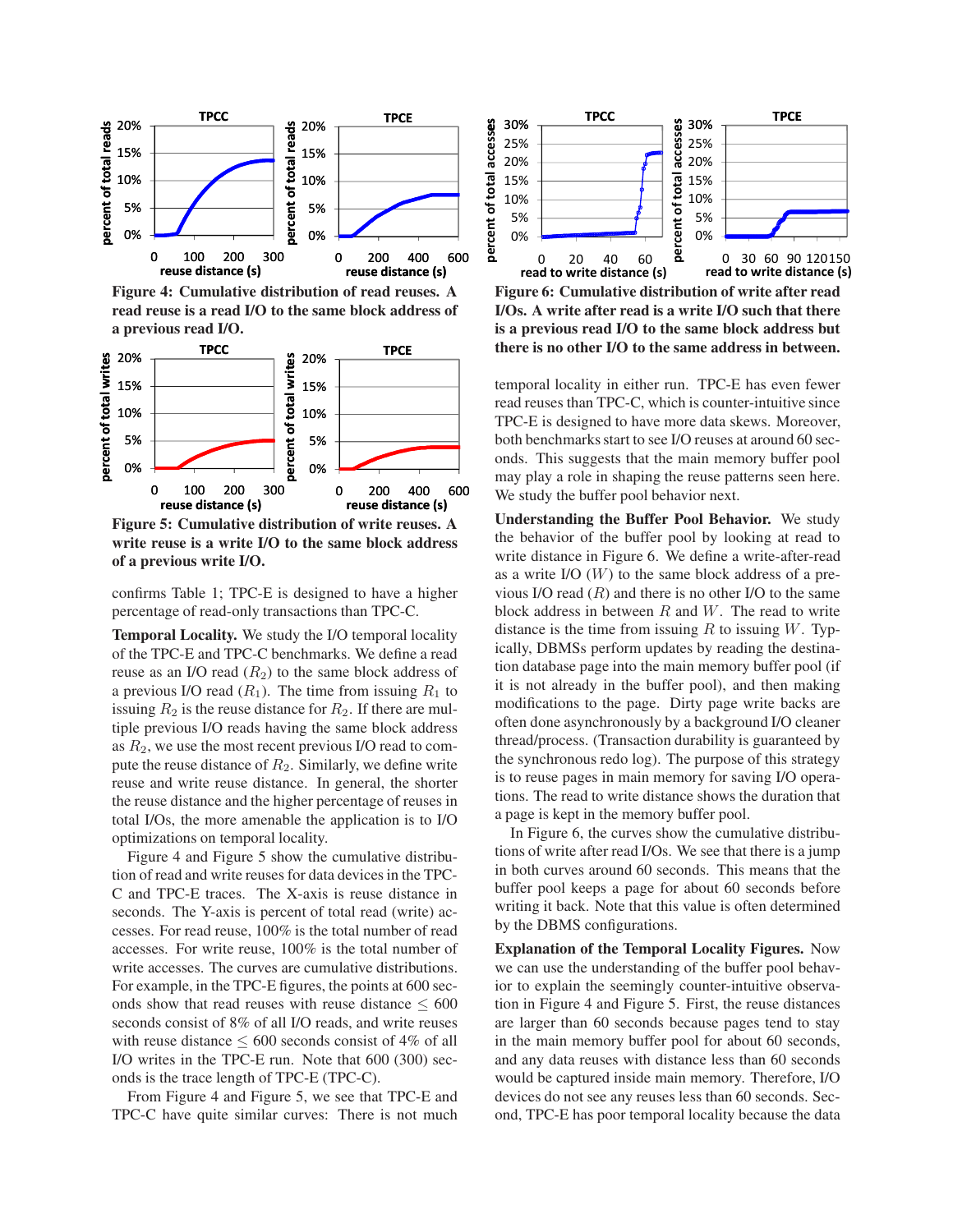

**Figure 7: Cumulative distributions for number of read I/Os to a unit while varying unit size from 8KB to 1MB.**

| Table 5: 00-th and 77-th percentifies in Figure 7: |               |                |                  |                          |                |  |  |
|----------------------------------------------------|---------------|----------------|------------------|--------------------------|----------------|--|--|
| Unit<br>Size                                       | 8KB<br>blocks | TPC-E<br>80-th | TPC-E<br>$99-th$ | TPC-C<br>$80$ -th<br>. . | TPC-C<br>99-th |  |  |
| 8KB                                                |               |                |                  |                          |                |  |  |
| 16KB                                               |               |                |                  |                          |                |  |  |
| 64KB                                               |               |                |                  |                          |                |  |  |
| 256KB                                              | 32            |                | 10               |                          |                |  |  |
| 1MB                                                | 128           |                | 29               |                          | 28             |  |  |

**Table 3: 80-th and 99-th percentiles in Figure 7.**

skews in TPC-E may already be captured by the DBMS within the 60 second time when data pages are cached in the main memory buffer pool. Since the DBMS already effectively optimized away the data skews, the I/O devices see little temporal locality in the I/O accesses.

**Spatial Locality.** We would like to understand if I/O accesses tend to visit disk blocks that are near one another. As shown in Figure 7, we count the number of I/O reads for every unit where the unit size is a multiple of the default 8KB I/O size. We vary the unit size from 8KB to 1MB. For example, when the unit size is 1MB, we conceptually consider the I/O devices as organized into 1MB sized units. Then we count the number of I/O reads to every unit in the entire trace. We focus on units with non-zero counts. The 1MB curve shows the cumulative distribution of the per-unit count. Note that a steep curve means that most units see a small number of reads, indicating poor spatial locality.

Table 3 lists the 80-th and 99-th percentiles for Figure 7. For example, the table cell at the "TPC-E 99-th" column and the 1MB row means that 99% of 1MB-sized units see at most 29 I/O reads in the entire TPC-E trace. Note that a 1MB unit consists of 128 8KB blocks as shown in the second column in Table 3. Since the dominant I/O size is 8KB, this means that at most 29 out of the 128 8KB blocks are accessed in the entire trace. This shows very poor spatial locality at the 1MB granularity. Similarly, we see poor spatial locality at 256KB, 64KB, and 16KB granularities in both TPC-C and TPC-E. At the 16KB granularity, 85% of the units see a single access in TPC-E. Among the rest, 13% see 2 accesses, and 2% see 3 or more accesses. For comparison purpose, we also include the cumulative distribution of 8KB reads. 92% of 8KB units see a single access in TPC-E, while only 8% see more than one access, which corresponds to the read reuses in Figure 4.



**Log Write Size.** For the most part, the sequential write behavior of the log device is well-known. Here, we are interested in the log write size distribution. Figure 8 shows the cumulative distribution of log writes. The TPC-C and the TPC-E curves are quite similar: About 80% of log writes are less than 20KB large. This confirms the previous observation that log writes are mainly small sequential writes [2]. Interestingly, the largest log writes in both TPC-C and TPC-E are 60KB (and TPC-C sees a non-trivial 7% log writes at 60KB). An explanation is that the DBMS logging manager has an upper limit of 60KB for flushing log writes from its log buffer.

**Summary of Trace Study.** In summary, we find in the trace study that (i) TPC-E is more read intensive than TPC-C, seeing a 9.7:1 read to write ratio; and (ii) both TPC-E and TPC-C traces display poor temporal and spatial locality. The former confirms TPC-E's design choice of a higher percentage of read-only transactions than TPC-C. However, the latter is seemingly counter-intuitive because TPC-E is designed to have more data skews than TPC-C. Our explanation is that the memory size (8% of the TPC-E database size) is large enough to capture the skewed accesses when the data are cached in the main memory buffer pool. As a result of this filtering effect, the I/O access pattern of TPC-E seen at storage devices is as random as TPC-C.

## **4. REPLAYING TRACES USING SSD**

The trace study in Section 3 shows that TPC-E's I/O access pattern is as random as TPC-C. This implies that *like TPC-C, TPC-E can benefit from flash-based Solid State Drives (SSDs)*, which support much higher random I/O performance than HDDs. The main weakness